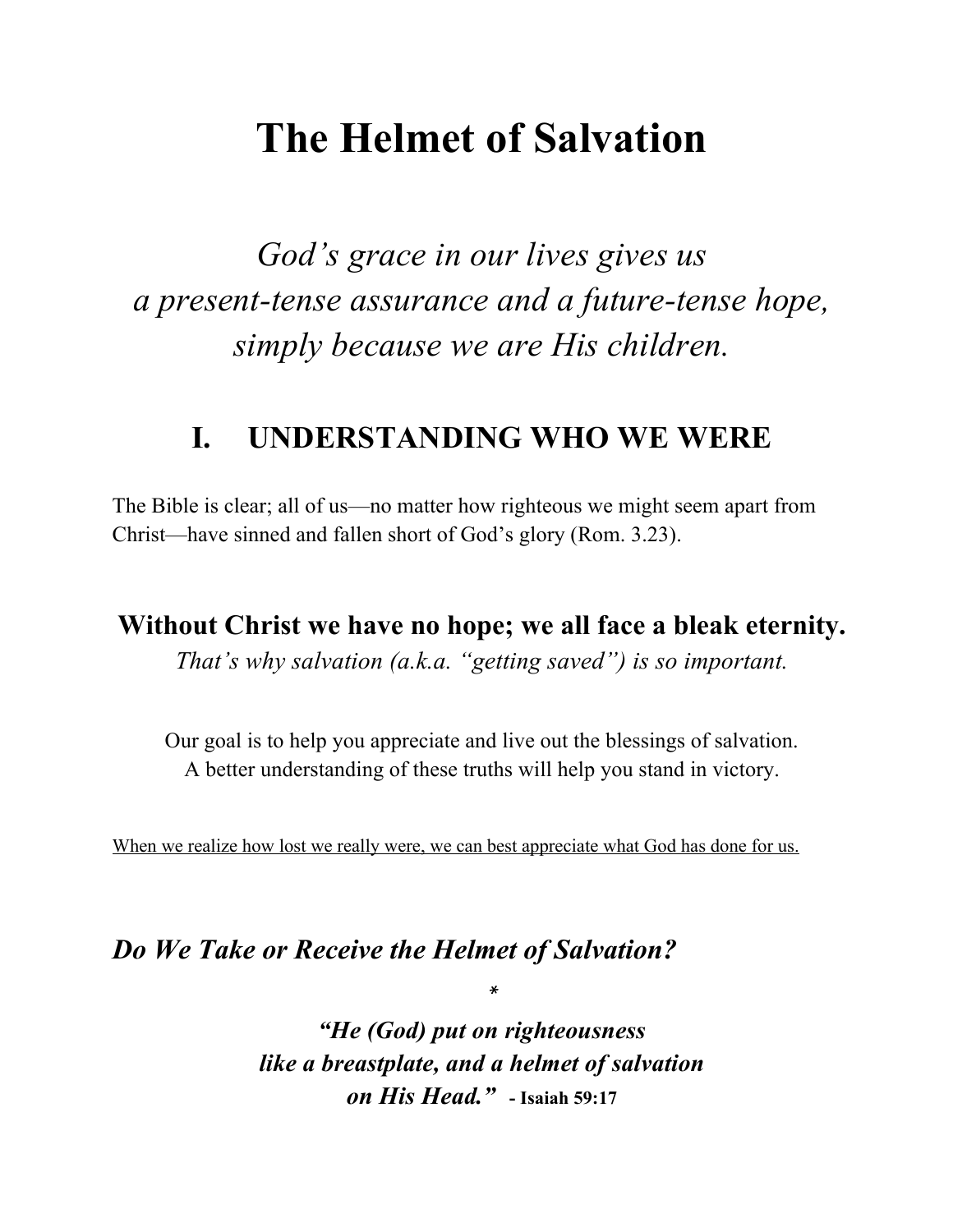#### *"Take the helmet of salvation..."* **- Ephesians 6:17**

In the first passage, God is wearing the helmet of salvation. In the second, believers wear the helmet. Paul most assuredly was thinking of the first verse when he wrote the second. What did he mean when he told us to "take" the helmet of salvation?

**The word translated "take" in Ephesians 6:17 can also be understood as "accept" or "receive." We take the helmet of salvation by receiving it from**  God. He is both the "source and perfecter of our faith" - (Hebrews 12:2).

#### *We Were Blinded by the Enemy*

Nonbelievers are blinded by the Enemy…

We must remember that we too were once blinded.

*"Regarding (\_\_\_\_\_\_\_\_\_\_\_\_\_\_\_\_\_\_\_\_\_\_\_\_\_\_\_\_\_\_\_\_\_\_): the god of this age has blinded the minds of the unbelievers so they cannot see the light of the gospel of the glory of Christ"*- (2 Corinthians 4:4).

The Enemy once ruled over us, and he had successfully clouded our minds to keep us from believing the gospel.

*We are all sinners by nature (Rom. 5:12, 19) and by our actions (Rom. 3:23; Col. 1:21).* 

*We were alienated from God and hostile toward Him. In the end, we served the Enemy when we were nonbelievers.*

 $\ast$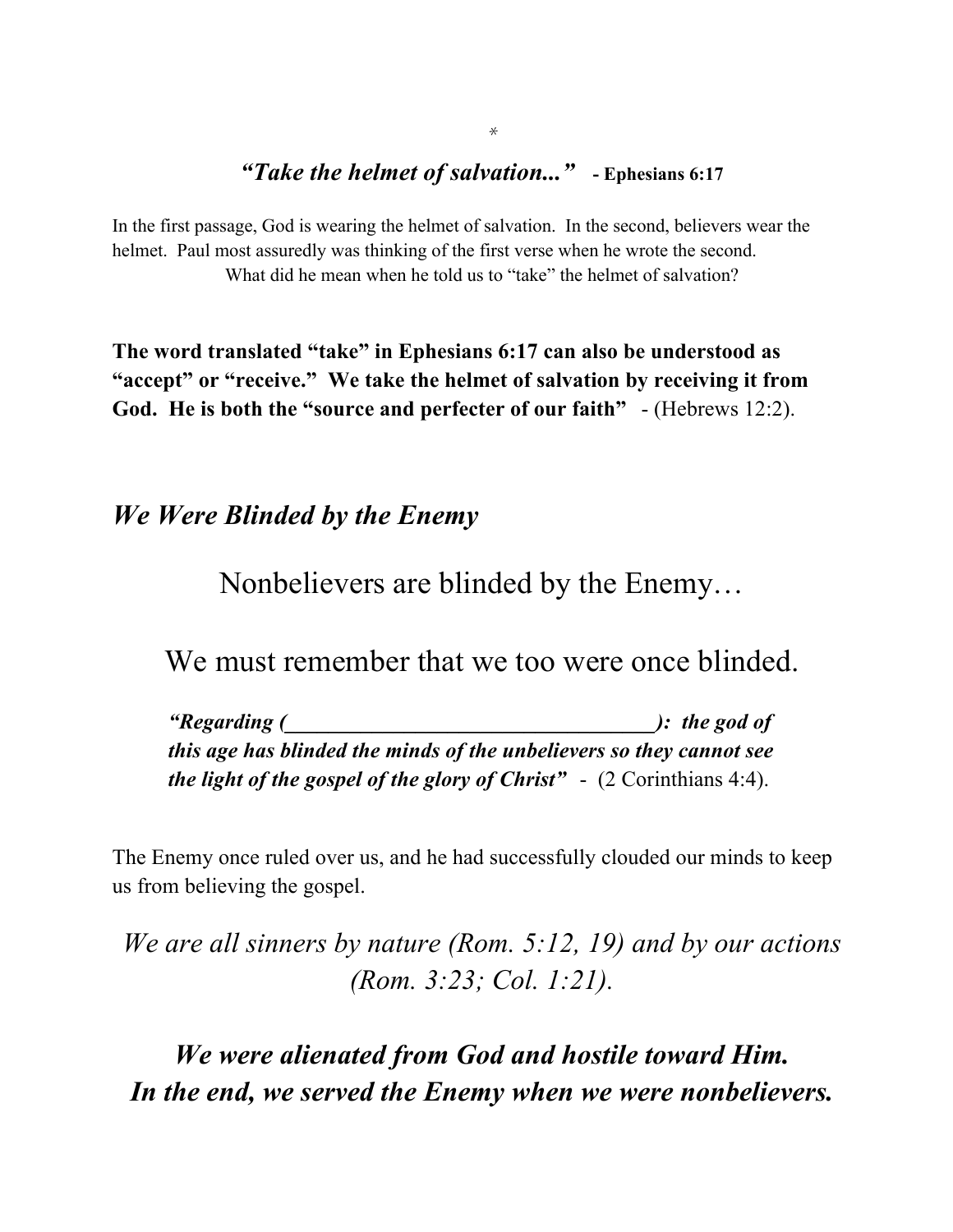In the book *Out of Their Faces and in Their Shoes,* John Kramp writes about "*lostology*" or the study of being lost...

## *…in order for us to be good Christian witnesses, we need to understand the spiritually lost people around us.*

(Example, most lost people don't mind being lost; in fact, they like it.)

**One way we can understand lost people is to recall that we, too, were once lost and blinded by the Enemy.**

### *We Were in the "Domain of Darkness"*

In Colossians 1:9-14, Paul expressed a powerful prayer for the believers in Colosse. This prayer is a good one to memorize.

**Read Paul's prayer in your Bible…**

Compare that **(Col. 1:9-14)** to Jesus' words to Paul when He called him to be a missionary:

*I will rescue you from the people and from the Gentiles, to whom I now send you, to open their eyes that they may turn from darkness to light and from the power of Satan to God* **(Acts 26:17-18)**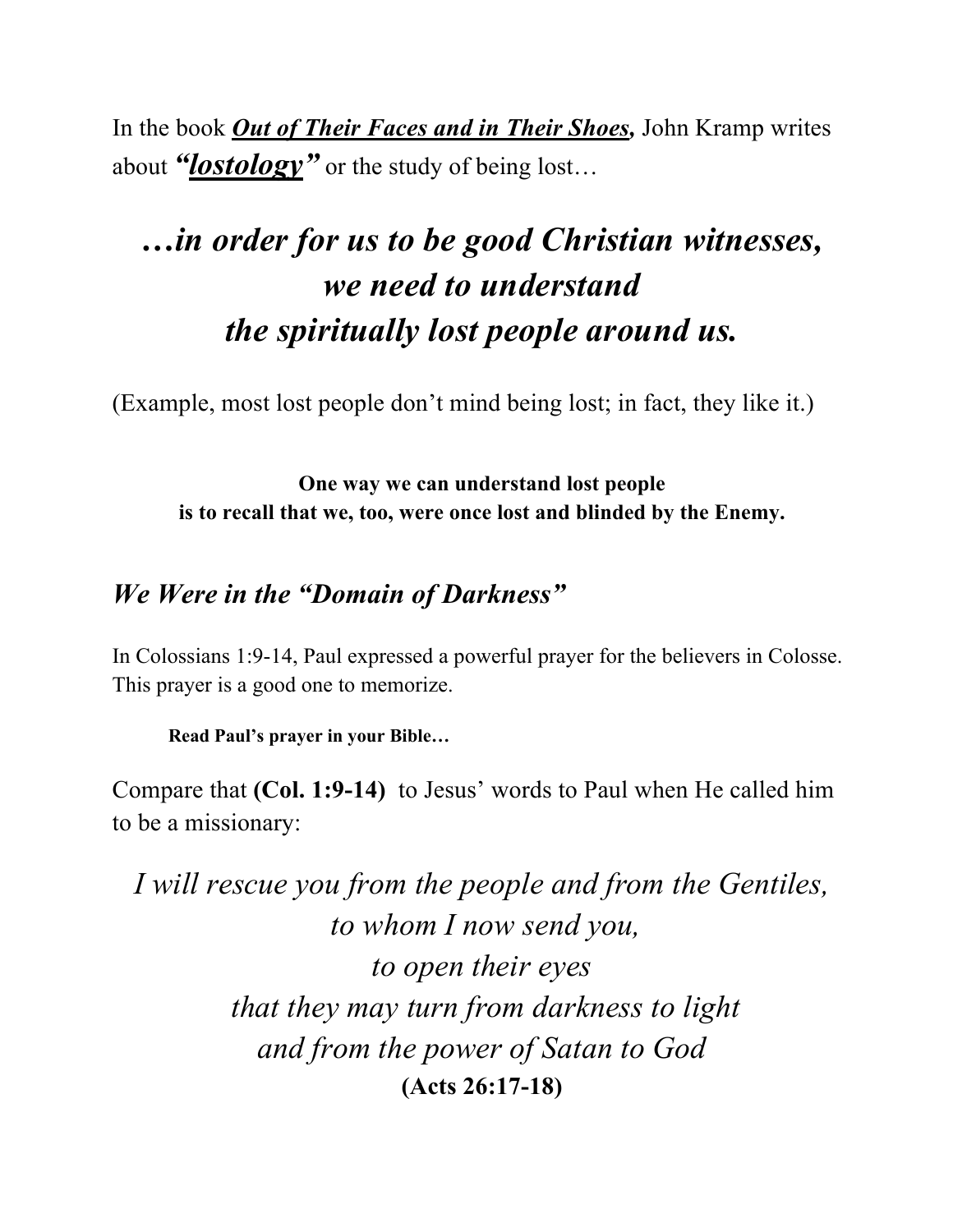Read the following Scriptures as well:

*"This, then, is the judgment: the light has come into the world, and people loved darkness rather than the light because their deeds were evil. For everyone who practices wicked things hates the light and avoids it, so that his deeds may not be exposed."* - **John 3:19-20**

*"You were once darkness but now you are light in the Lord. Walk as children of light." -* **Ephesians 5:8**

 $\ast$ 

 $\ast$ 

*"You are a 'chosen race, a royal priesthood, a holy nation, a people for His possession, so that you may proclaim the praises' of the One who called you out of darkness into His marvelous light."* - **1 Peter 2:9**

*You were dead in your trespasses and sins in which you previously walked according to this worldly age, according to the ruler of the atmospheric domain, the spirit now working in the disobedient.* - **Ephesians 2:1-3**

> *The one who rules the air also works in the lives of the disobedient.*

*The Enemy fights to keep individuals in darkness.*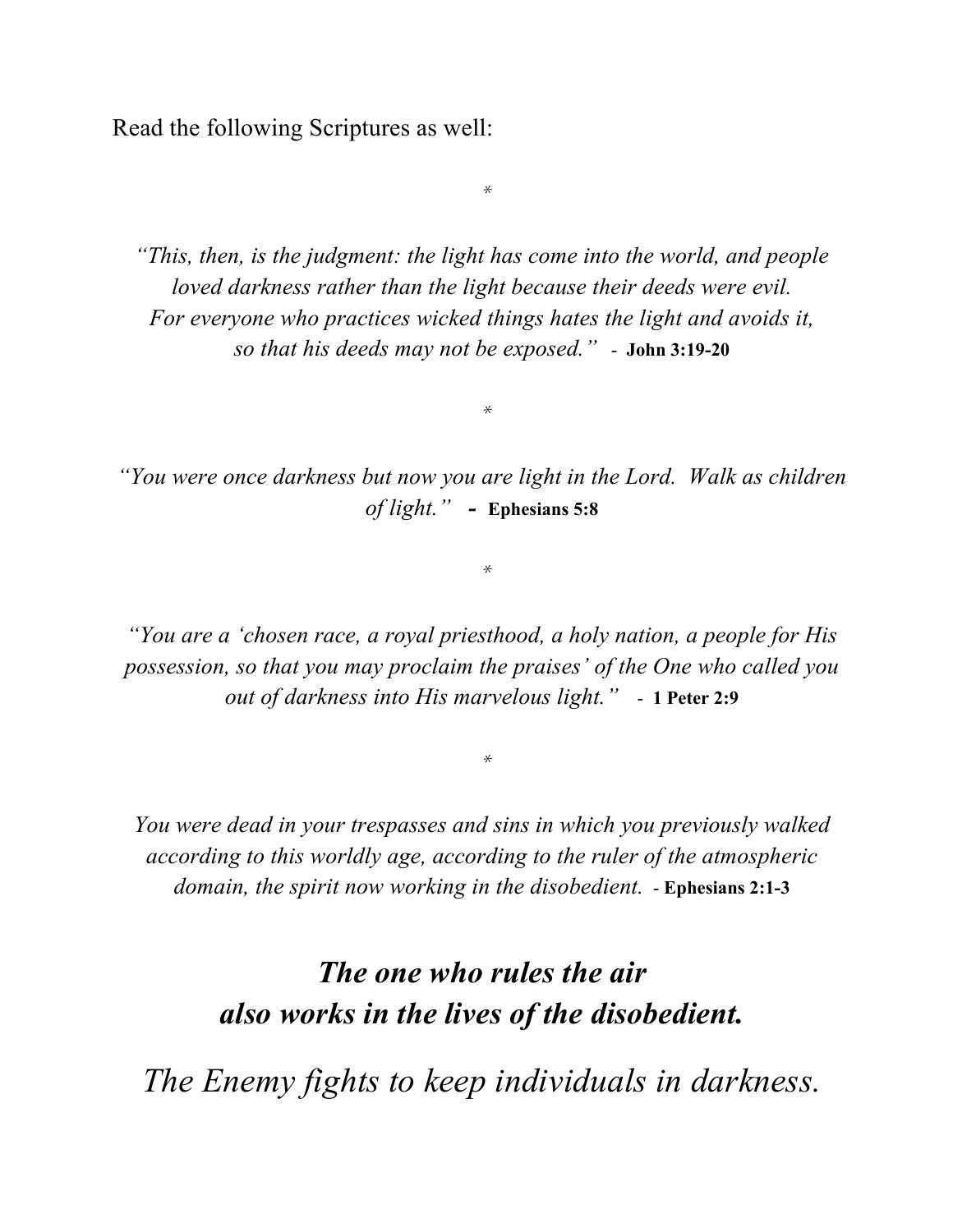#### *Satan makes sin look inviting.*

The Enemy dangles temptation in front of us, while covering up the consequences. Sadly, we tend to take the Enemy's bait… over and over and over again.

*Satan also gives non-Christians lies to believe. (i.e. "I'm good enough." "There must be more than one way to God." "There is no God.")*

### *The Enemy's strategy is simple...*

He invites nonbelievers to enjoy their sin while also holding on to lies that soothe their consciences.

*Consider how separated from God you were prior to salvation—even if you didn't realize it. Now, humbly thank God for allowing you to receive the helmet of salvation.*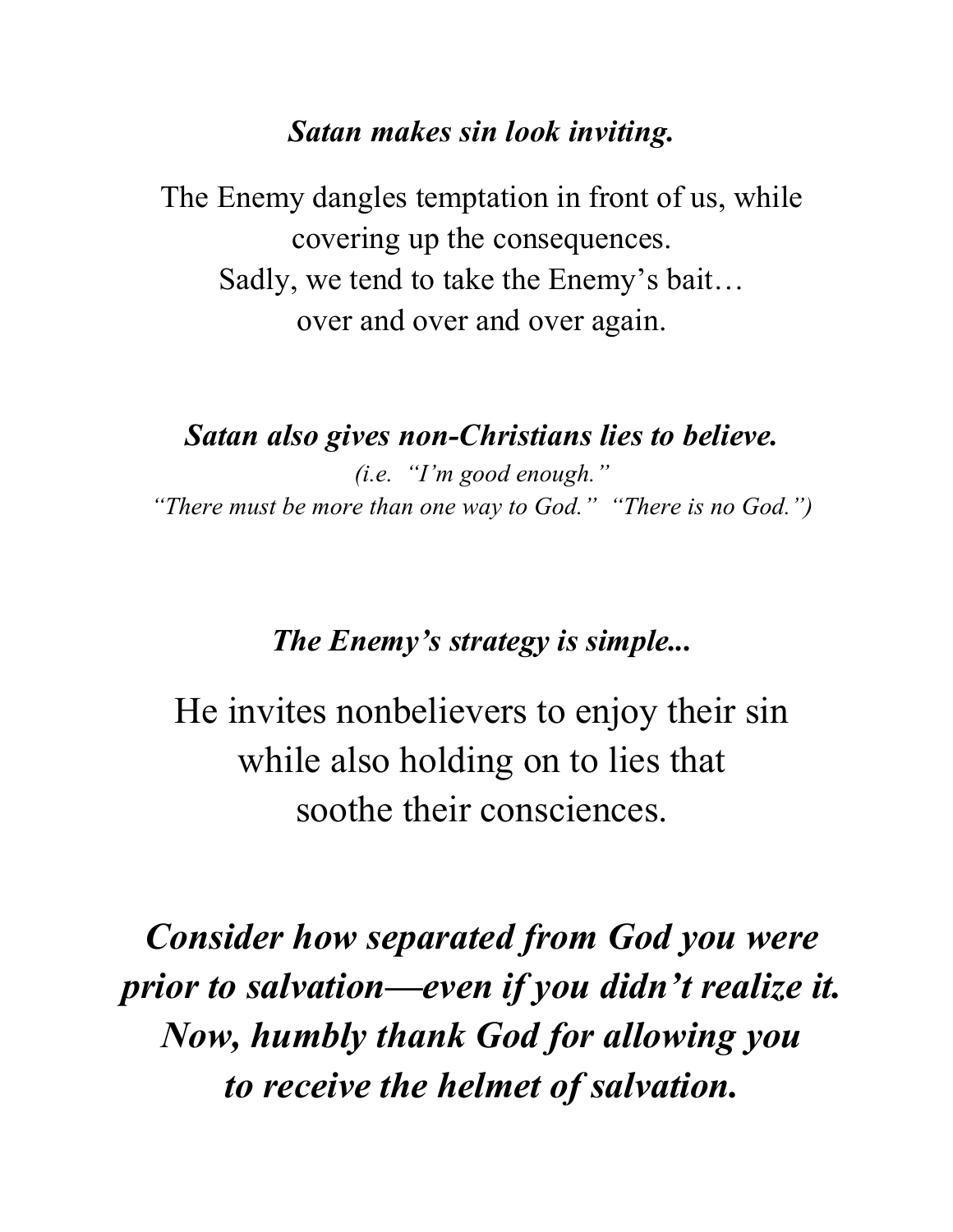### **II. UNDERSTANDING WHAT GOD DID**

#### *God's Word Shows Us That He Has a Plan*

**Several of the Scriptures that show the state of nonbelievers also give hope for those who do believe.**

| <b>READ</b>                                                                                                                        | <b>COMPLETE</b>         |  |
|------------------------------------------------------------------------------------------------------------------------------------|-------------------------|--|
| 1. <b>John 1:5</b> —"The light shines in<br>the darkness, yet the darkness did<br>not overcome it                                  | <b>John 1:12-</b>       |  |
| 2. Acts $26:18a$ —"to open their eyes<br>that they may turn from darkness to<br>light and from the power of Satan to<br>God        | <b>Acts 26:18b-</b>     |  |
| 3. Ephesians $2:1$ —"And you were<br>dead in your trespasses and sins                                                              | Ephesians $2:4-5-$      |  |
| 4. Colossians 1:13—"He has rescued<br>us from the domain of darkness<br>and transferred us into the<br>kingdom of the Son He loves | <b>Colossians 1:14-</b> |  |

#### *The rest of the story is the best part. Though others reject the light of Christ, God gives believers the privilege of being called His children.*

We were dead in our trespasses, but He loved us and made us alive through His Son. The Enemy works hard to keep nonbelievers in darkness, but he is no match for the God who has a plan to overcome him.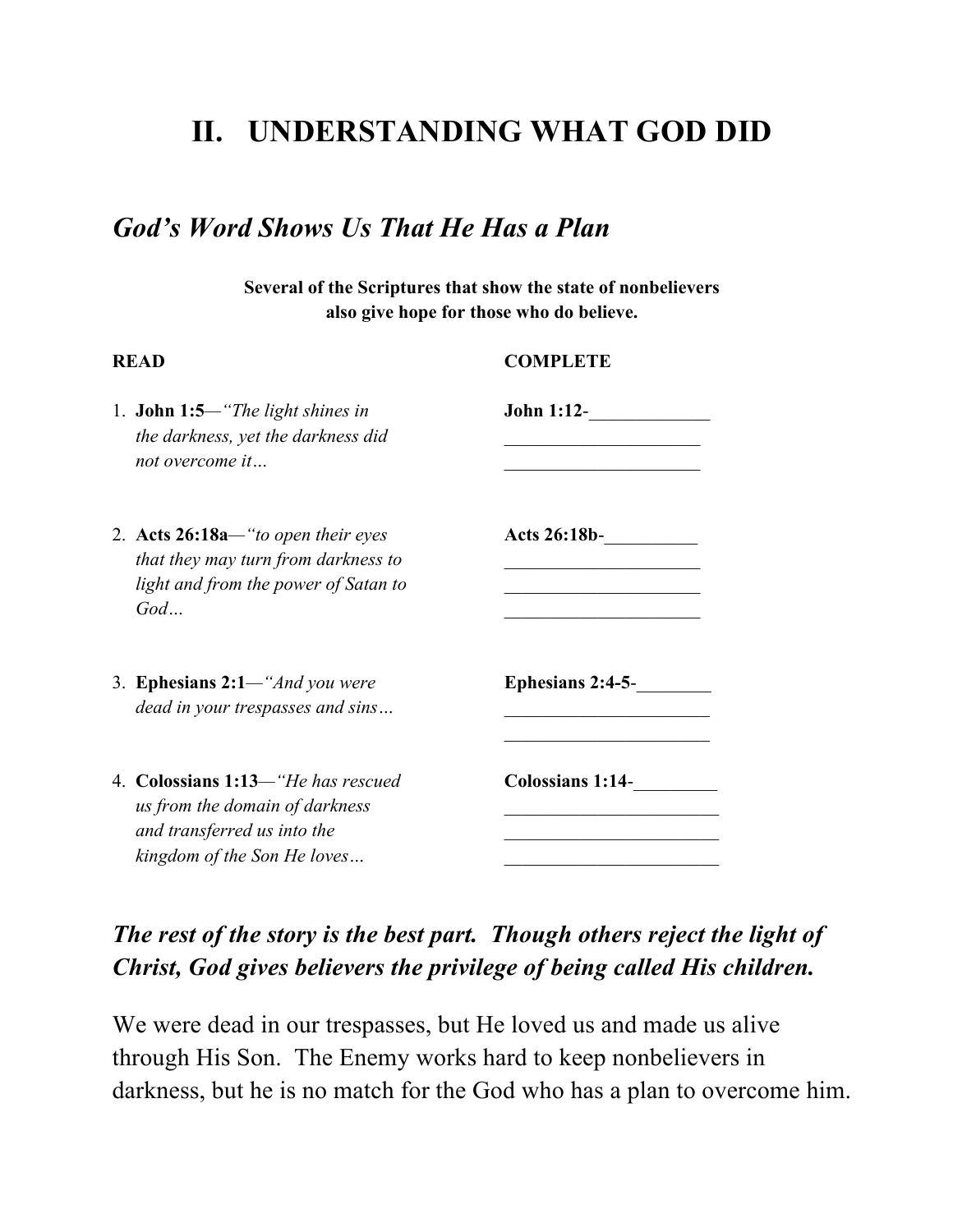#### *God's Plan Required Death*

## *As early as Genesis 3, God's Word shows that He had a plan to destroy the Enemy.*

*"I will put hostility between you and the woman, and between your seed and her seed. He will crush your head, and you will strike his heel"* **(Genesis 3:15)**

## *Through His death on the cross, Jesus destroyed the power of the serpent* (Colossians 2:15)

| Jesus paid the death penalty/price for our sin.          | $(Gen. 2:15-17)$ |
|----------------------------------------------------------|------------------|
| Jesus bore our sins & paid our price on the cross.       | (Isa. 53:6, 12)  |
| Thus, we can be declared righteous through Jesus' death. | $(Rom. 5:9-11)$  |

**Paul described this transaction:**

## *He made the One who knew no sin to be sin on our behalf, so that we might become the righteousness of God in Him* (2 Corinthians 5:21)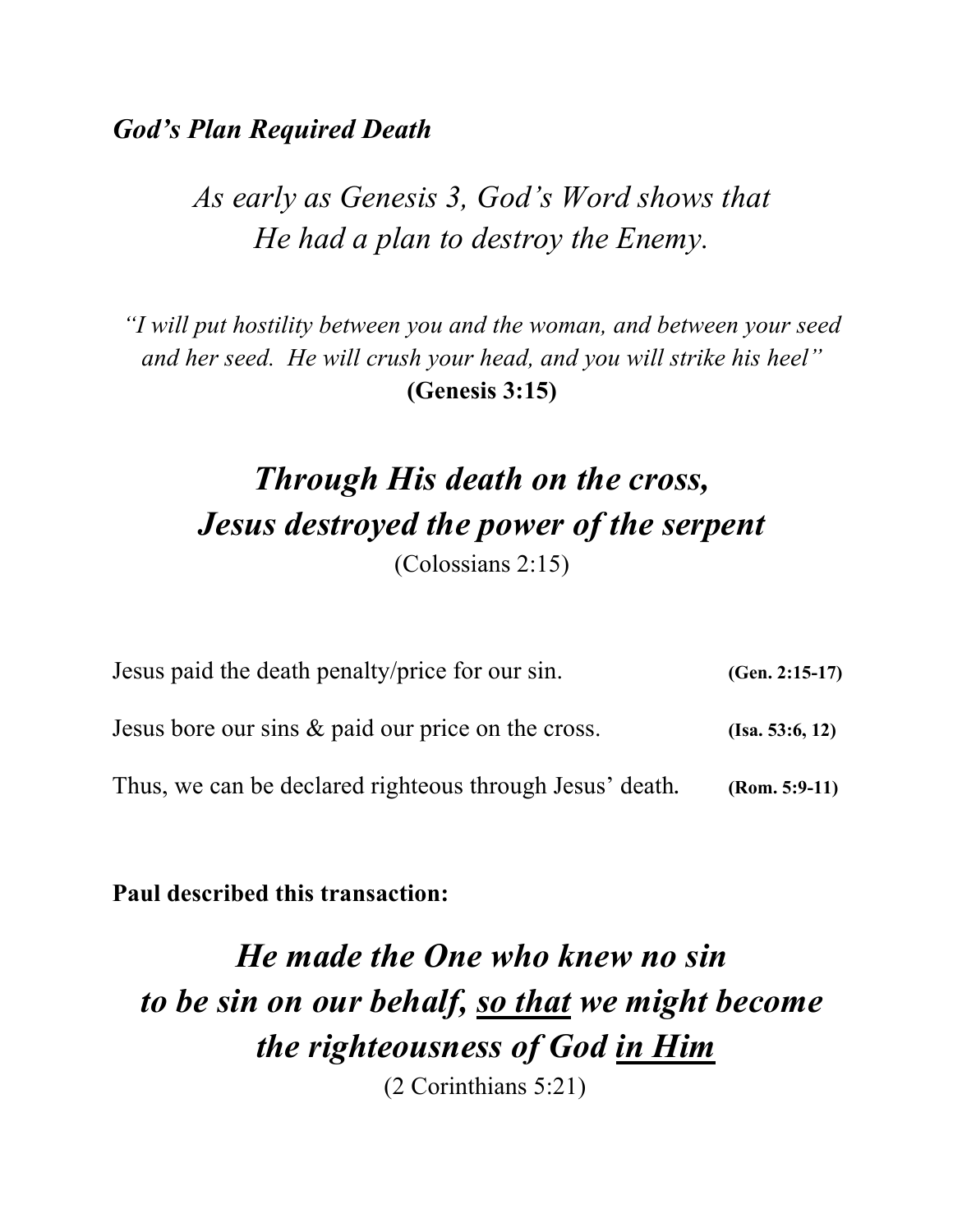### *Jesus took upon Himself God's wrath for our sin.*

Several Scriptures refer to Jesus' death as a "propitiation" for sins (Rom. 3:25; Heb. 2:17; 1 John 2:2; 1 John 4:10).

## *Propitiation means "a sacrifice that bears God's wrath to the end and in so doing changes God's wrath toward us into favor."*

Don't ever forget: God put on His own Son the anger that we so deserve.

## *Christ became a curse for us so that we would not be cursed anymore (Galatians 3:13).*

The Enemy and his tempting offers are no match for that kind of love!

We're all guilty of hurrying through life and neglecting the cross.

## **Appreciating the helmet of salvation means that we must slow down and look at the cross.**

#### *God's Plan Demands Our Response*

Remember: wearing the full armor of God is about *how we live. Faith* is an action word we will act on if we truly believe.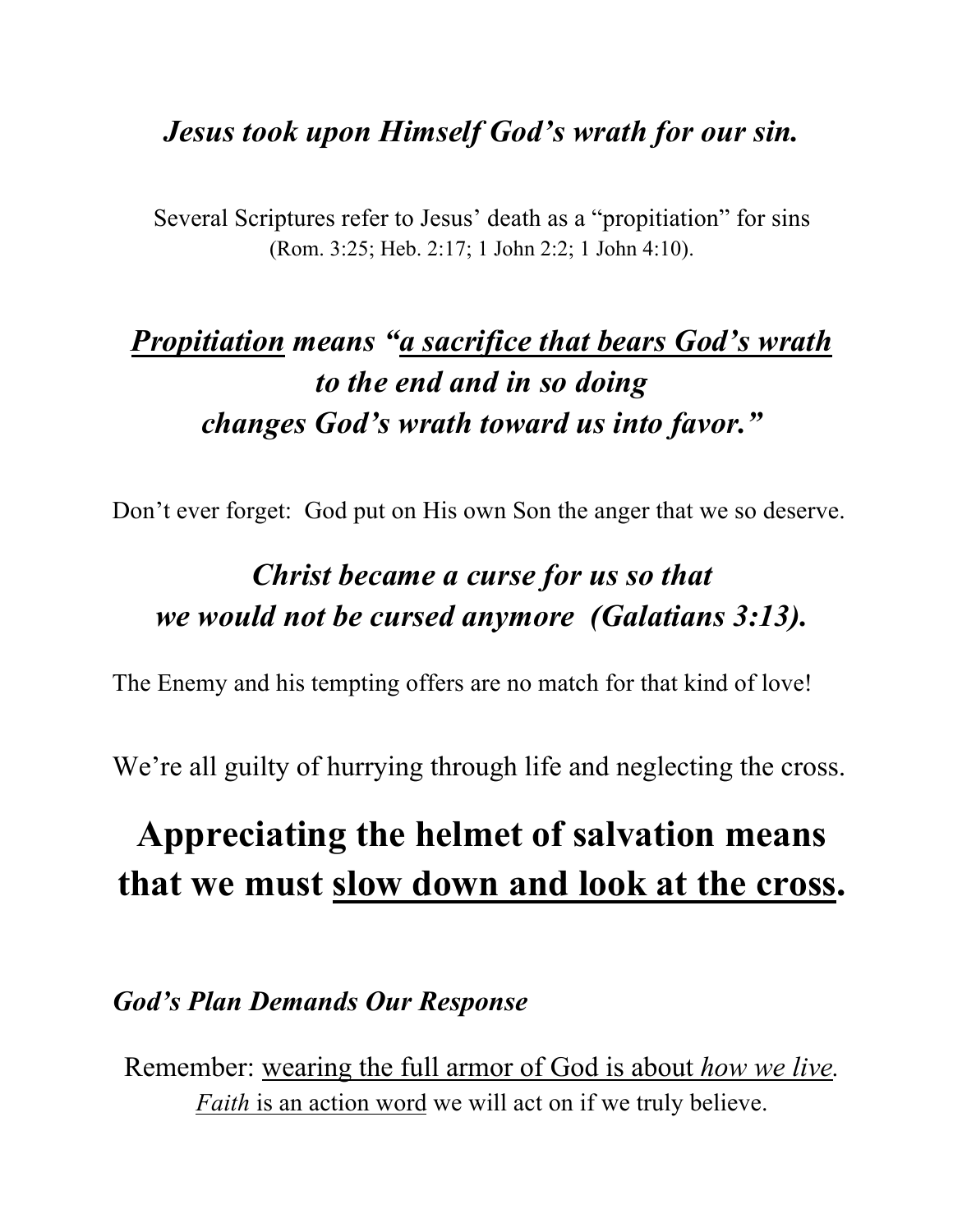# *Wearing the helmet of salvation must affect the way we live.*

We will:

- Love Him with our actions and our words;
- Reject the Enemy's offers because God's offer of love and forgiveness means more than anything he offers; that is, we will wear the breastplate of righteousness;
- Want to read God's Word because we want to hear from Him.
- We will want to know His truth in order to wear the belt of truth;
- Look forward to times of prayer;
- We will ant to trust God for eternity, in Him and His promises we take up the shield of faith.

Consider the other blessed & beneficial images describing Christ's death:

| • A redemption from bondage | (Mark 10:45)       |
|-----------------------------|--------------------|
| • A reconciliation          | $(2$ Cor. 5:18-19) |
| • A sacrifice for sins      | (Heb. 9L26)        |
| • A substitution            | $(1$ Pet. 2:24)    |

Describe your thoughts and/or feelings as you consider the helmet of salvation we receive from God.

#### *Thank God for the people He has given to you & your church.*

Evaluate your Christian growth, looking for areas in which you are not growing as you should.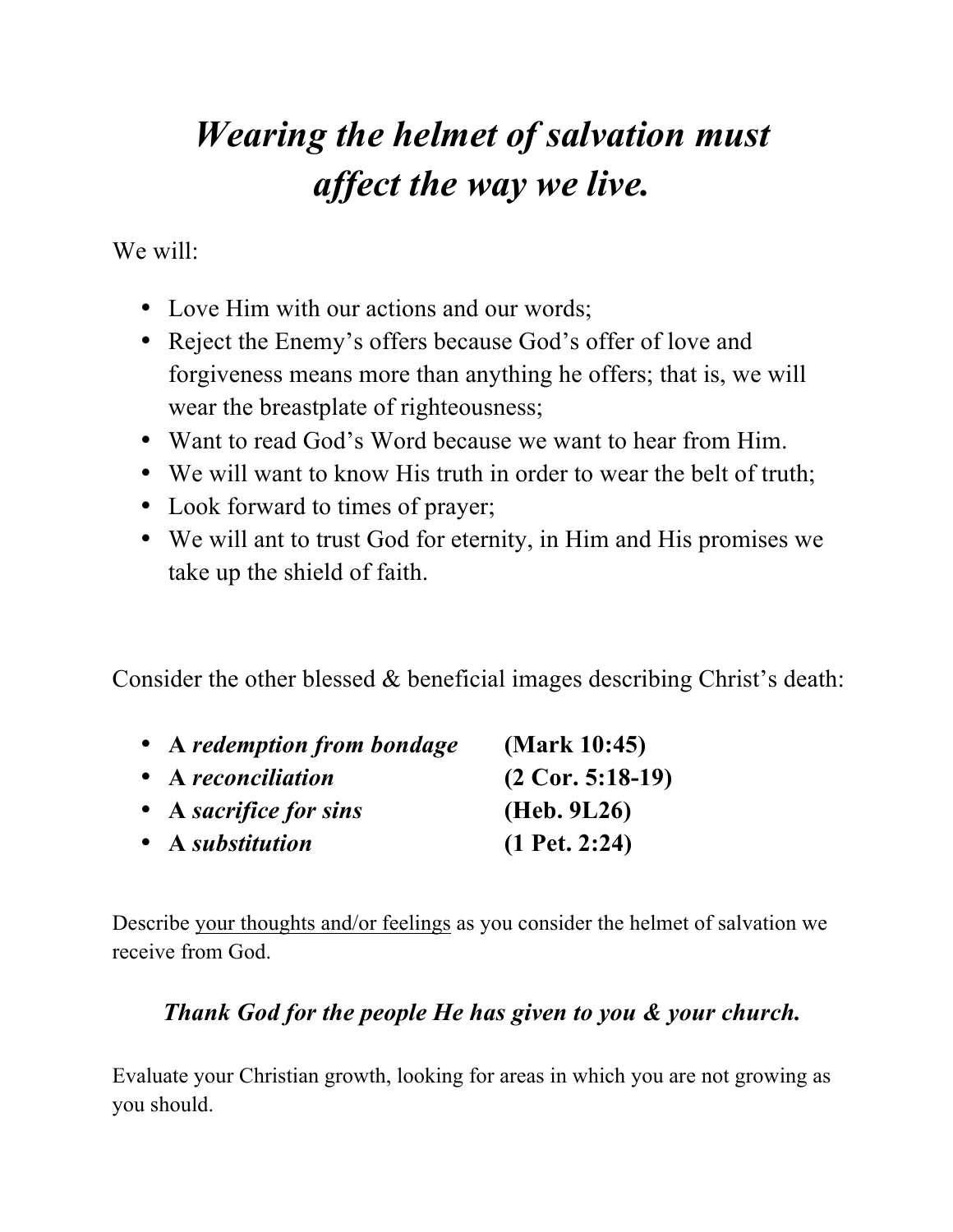## **III. UNDERSTANDING WHO WE ARE IN CHRIST**

#### *FALSE MESSAGES YOU MAY HAVE HEARD*

- "God will never love you again."
- "God won't forgive you."
- "You will never change."
- "You will never be worth anything."
- "You can never overcome your past."
- "Nobody will ever love you."

Rate your personal confidence (1-10) on each of the following:

- **\_\_\_\_\_1. I am a child of God.**
- **\_\_\_\_\_2. I am a new creation.**
- **\_\_\_\_\_3. I am created in God's image.**
- **\_\_\_\_\_4. I am a coheir with Christ.**
- **\_\_\_\_\_5. God has prepared good works for me to do.**

**If you're a Christian, you should have at least agreed with each one…** (see John 1:12; 2 Cor. 5:17; Gen. 1:27; Rom. 8:16-17; Eph. 2:8-10).

#### *The Enemy doesn't want us to know these truths.*

Instead he capitalizes on false messages that we've heard so we don't experience the joy in serving God.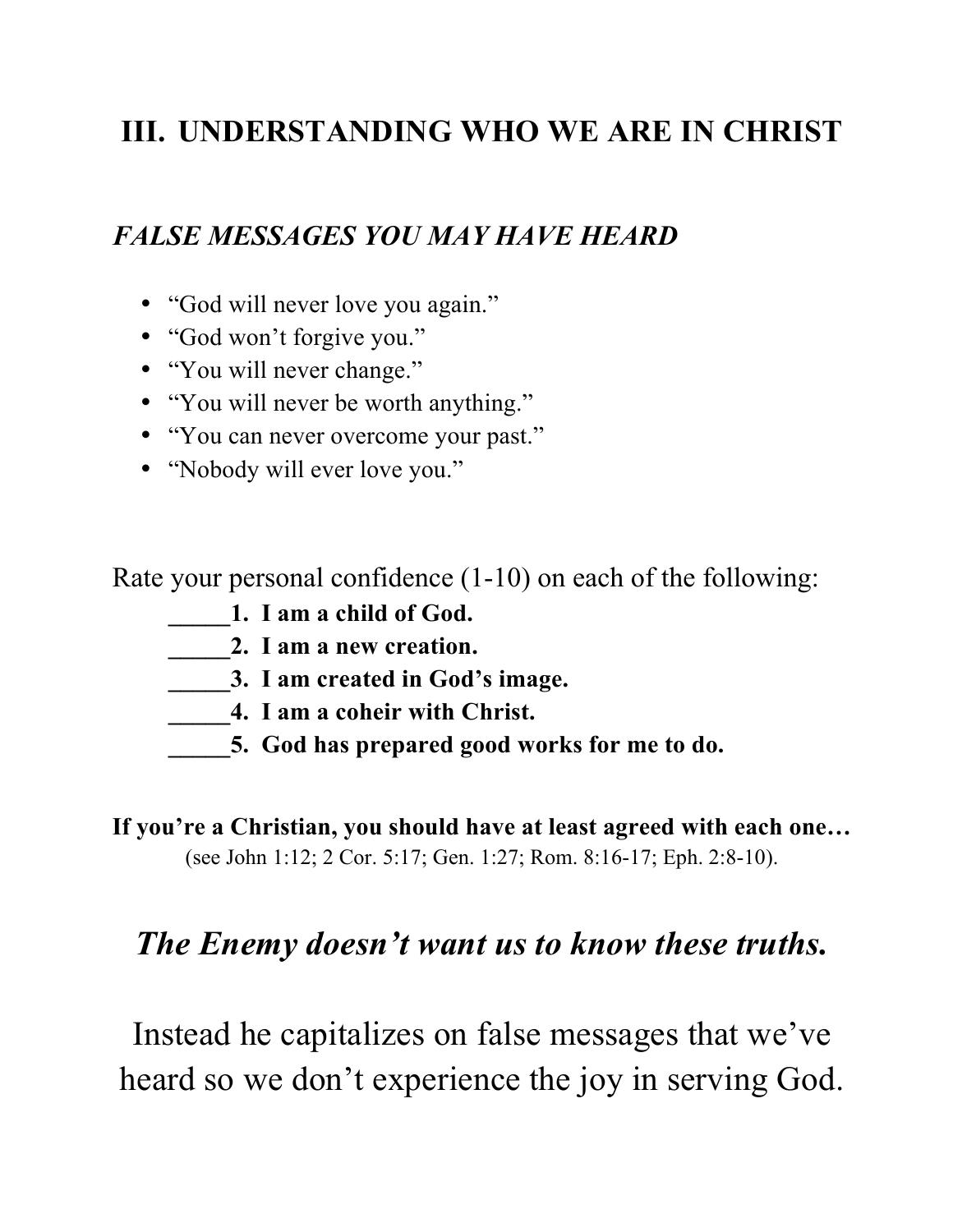*When we understand who we are in Jesus, we best seize the helmet of salvation and prepare to enter the spiritual battle.*

#### *First a Caution…*

**When we study who we are in Christ, we will face the inherent danger of having spiritual arrogance. Somehow, our focus shifts from God's graciousness to our goodness. The Enemy wins when that shift takes place.**

Only God's loving-kindness has rescued us from the Enemy's clutches.

*We would not be in Christ had God not first loved us, while we were active sinners* **(Romans 5:8)**

*In Christ, We Are Loved*

### Jesus loves the unlovable!

**Think about the Scriptures that tell of those whom Jesus loved. Unlike the Pharisees, He loved sinners and tax collectors (Mark 2:15-17; Luke 19:1-9), a demoniac (Mark 5:1-20), a diseased woman (Mark 5:25-34), untouchable lepers (Luke 17:11-17), a Samaritan adulteress (John 4:1-30), and a doubting disciple (John 20:24-29). He even used a formerly demon-possessed woman to tell the disciples about His resurrection (Luke 8:2; John 20:1-2).**

#### **Jesus loved those no one else would have readily loved.**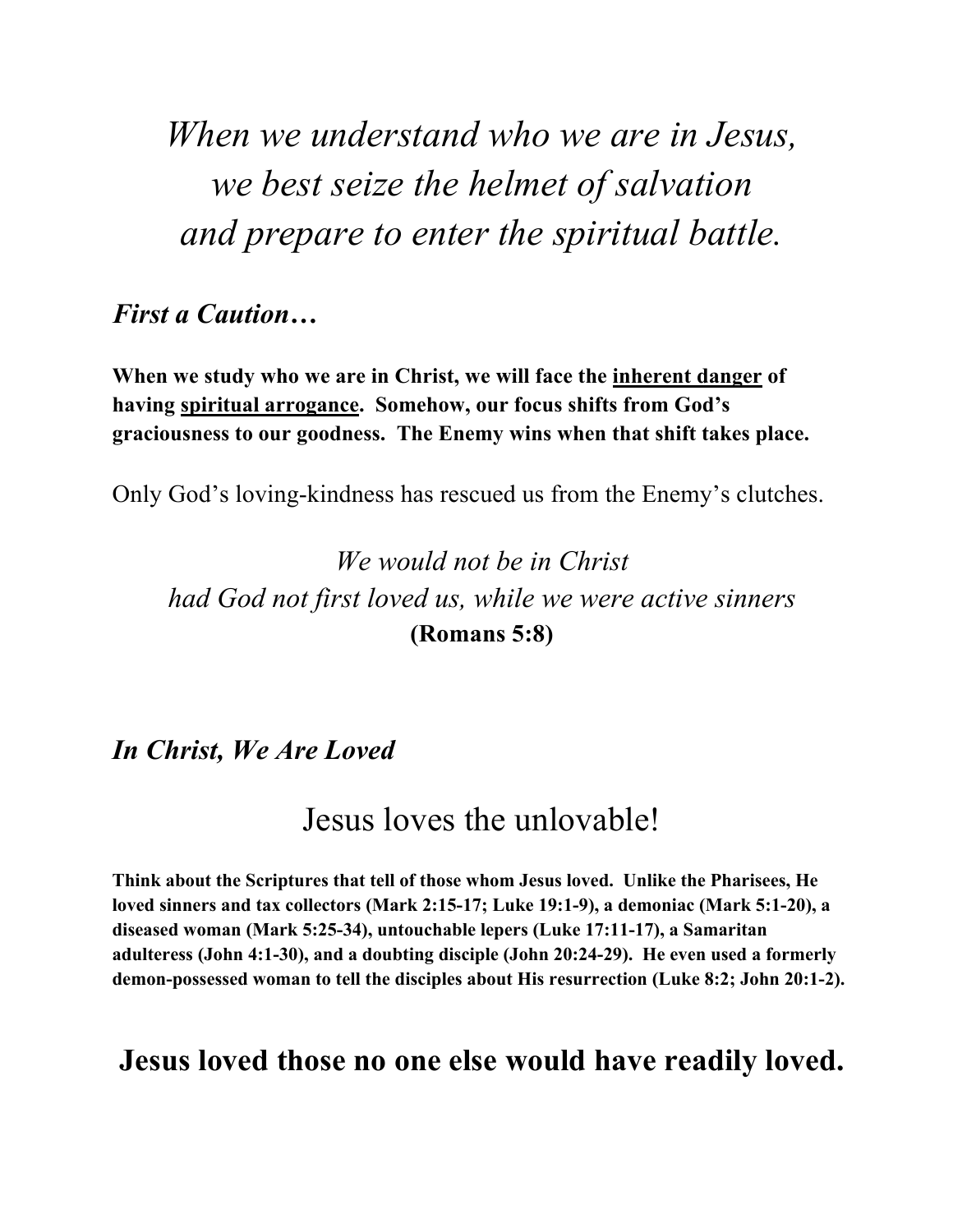Read some of their stories listed here:

- **Mark 5:1-20**
- **Luke 19:1-9**
- **John 4:1-30**
- **John 20:24-29**

What was your reaction to Jesus' love when YOU first met Him?

## What is your reaction to His love TODAY?

### *In Christ, We Are Forgiven and Changed*

#### **What God Does with Our Sins**

- **He removes them from us as far as the east is from the west** (Ps. 103:12).
- **He remembers them NO MORE** (Isa. 43:25).
- **He sweeps them away like a cloud** (Isa. 44:22).
- **He casts them into the depth of the sea** (Mic. 7:19).
- **Ultimately He forgives us and cleanses us of all unrighteousness** (1 John 1:9).

#### **When Jesus saved Paul, He forgave him & changed his entire life.**  Paul had been:

- **Spiritually lost… but Jesus found him and saved him;**
- **Furiously fighting against the church... but now he was one of the Church**
- **A murderer… but now a preacher & teacher of life eternal**
- **Zealous in his Judaism… but now he became zealous for Christ**
- **NOTE: now he was now willing to die for the cause of Christ.**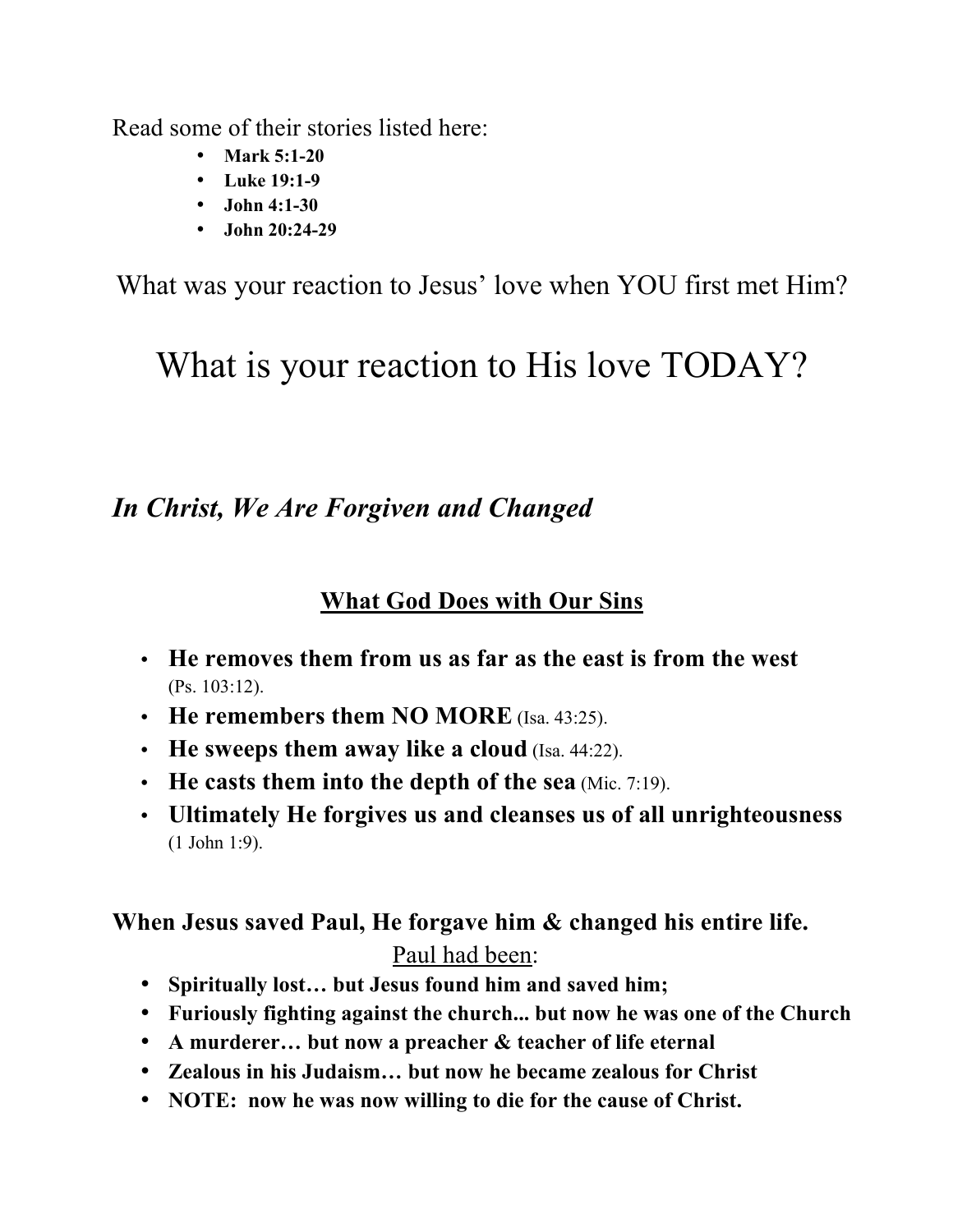Paul's story ought to give us ALL hope.

# *Loved. Forgiven. Changed. These words define who we are in Christ.*

**Wearing the helmet of salvation means believing this truth.**

## *Nothing Satan says to us can halt our advance when we know who we are in Christ.*

### **IV. WEARING THE HELMET DAILY**

Some day-to-day steps that seem basic are actually critical for our survival.

*We make daily choices that determine the effectiveness of our Christian living.*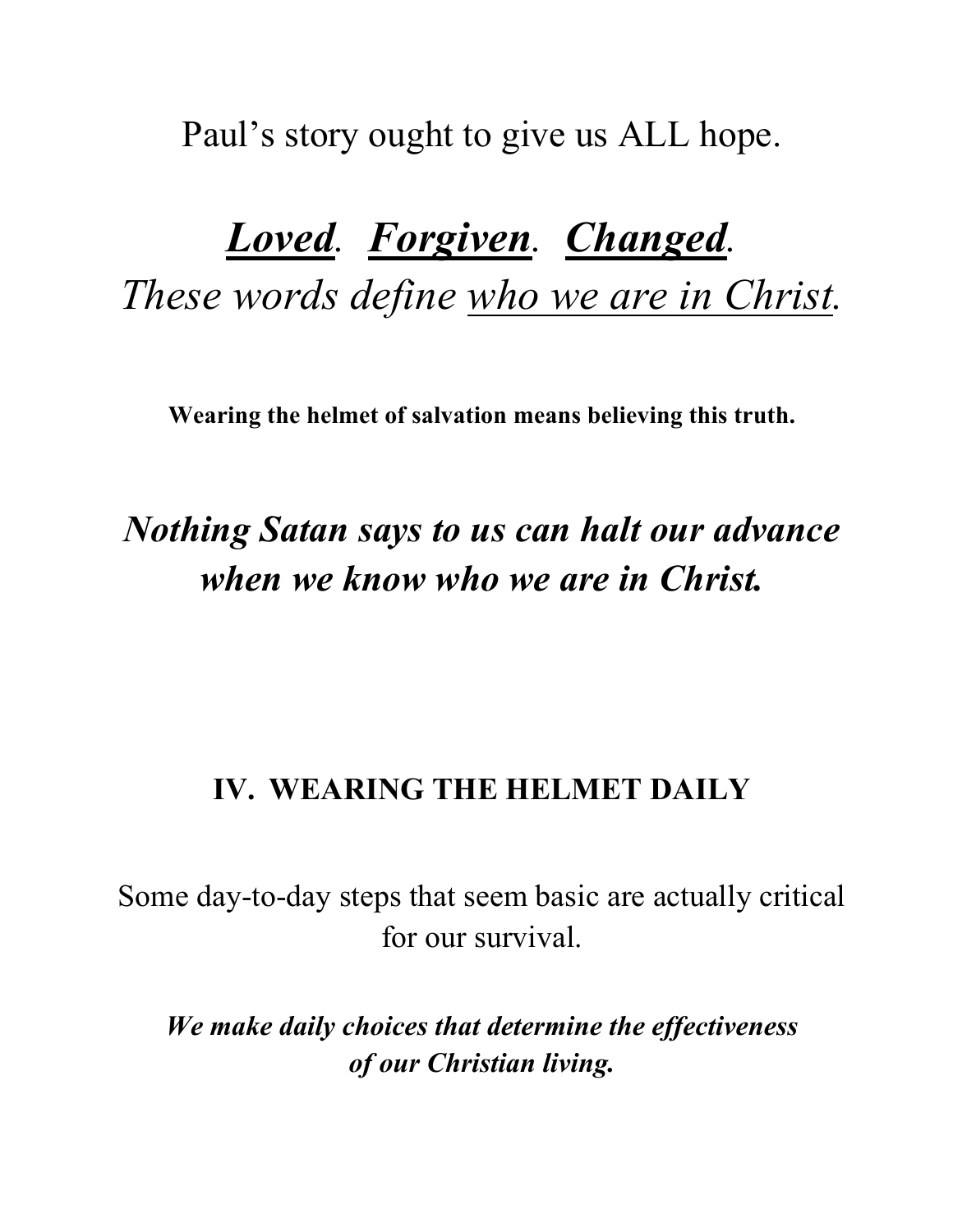#### **Wearing the helmet of salvation means that we choose every day to walk in the joy of our salvation.**

(The Enemy works everyday to rob us of that same joy.)

*We Are to Take Up Our Cross Daily*

**When Jesus gave instructions and requirements for following Him, they were clear.** (Read Luke 9:23)

# Jesus laid out (3) conditions for following Him: *Deny Take Up Follow*

Jesus' words were quite clear, but understanding what He meant by them is most important.

**To deny self means to reject a life built around self-interest, self-fulfillment, and self-glorification.**

> *To deny self means to walk with Jesus regardless of the personal cost.*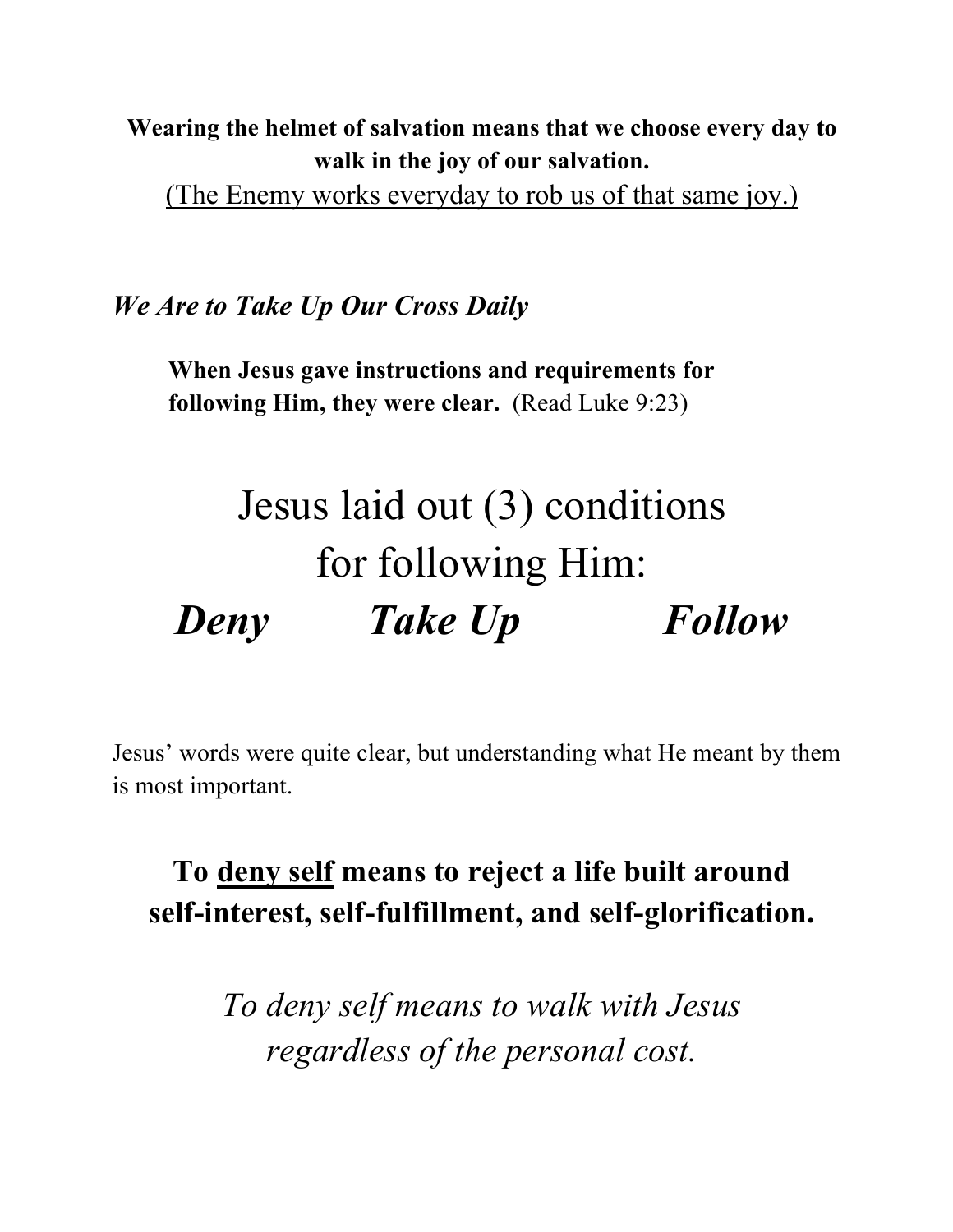To <u>take up our cross daily</u> is to be willing to die for Jesus.

### *The disciple of Jesus willingly takes up his cross.*

Such a deep commitment demands that we renew the pledge every day.

## **To follow Jesus means that we continually trust Him and obey His commands – no matter what!**

*Following Jesus means walking in His footsteps… (1 John 2:6)*

#### **Wearing the helmet of salvation includes all 3 steps:**

- 1. Saying no to self…
- 2. Accepting the cost of obedience no matter what!
- 3. Following Christ every day.

*Think about how contrary these steps are to the ways of the world & the works & words of the Enemy.*

#### For example:

- 1. **Genesis 3:4-6**—Jesus says, "Deny yourself," but the Enemy says…
- 2. **Matthew 16:21-23**—Jesus says, "Take up your cross," but the Enemy says…
- 3. **Luke 4:5-7**—Jesus says, "Follow me," but the Enemy says…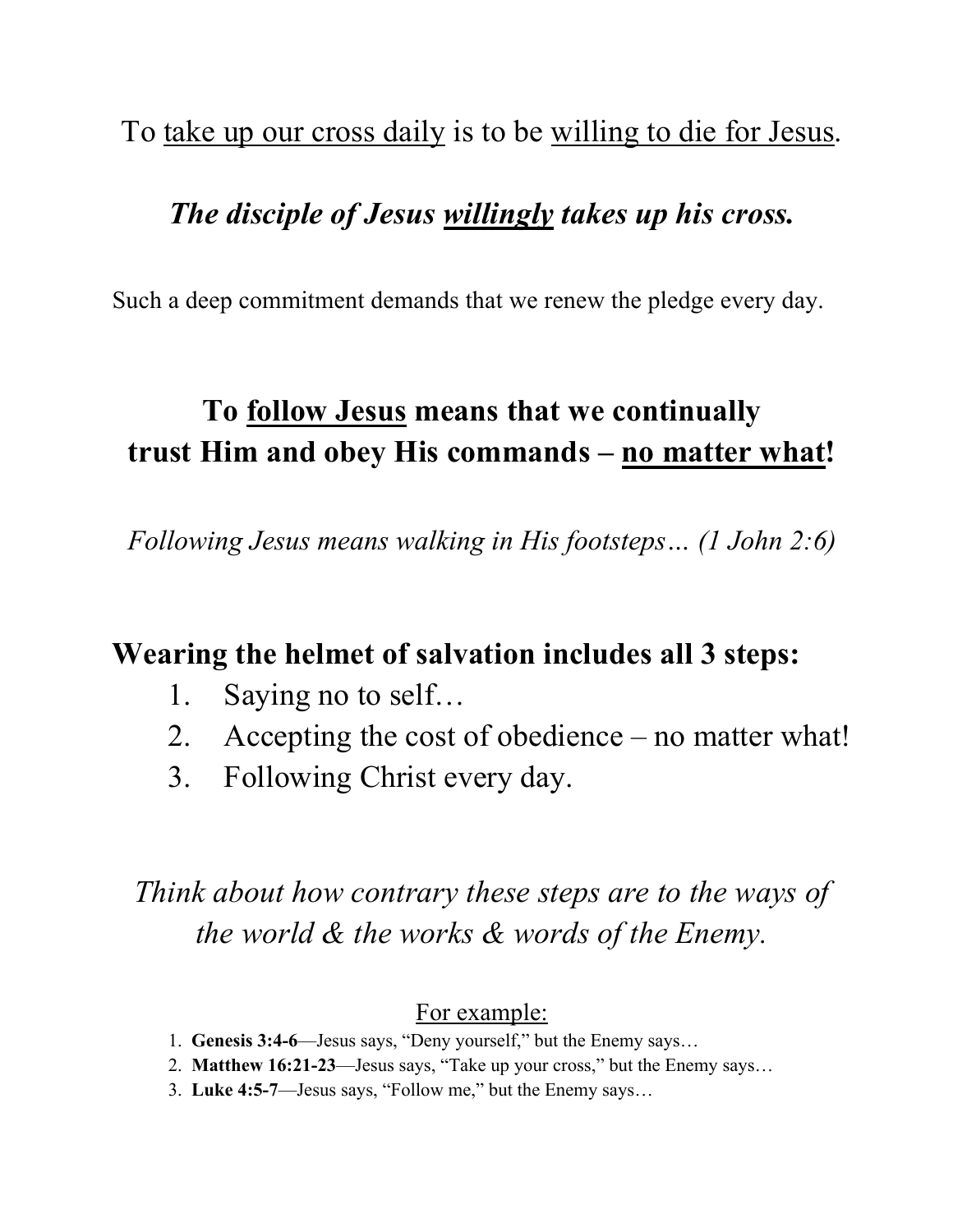## As we wear the helmet of salvation daily, **we must choose** to **focus on God** and **reject the Enemy's lies**.

We keep our focus on God by walking in truth and righteousness, standing firmly in our faith, telling others about God, and trusting the promises of His Word. We daily wear *God's* armor into the battle.

#### *The Enemy Seeks to Lead Us Astray*

**Read Luke 22:31-34, 54-62**

In this passage, Jesus warned Peter that Satan wanted to sift him like wheat (b 31)—that **Satan sought to shake him violently.** 

This shifting would result in Peter's temporary fall.

First, Peter was overconfident in his faith (v 33).

Peter denied Jesus three times before dawn the next morning.

Peter denied Jesus by his actions and his words. He at least temporarily blended in with the crowd & directly denied knowing Him (vv. 56-60).

*His overconfidence led to letting his guard down, resulting in his mingling with enemies of Jesus and denying Christ.*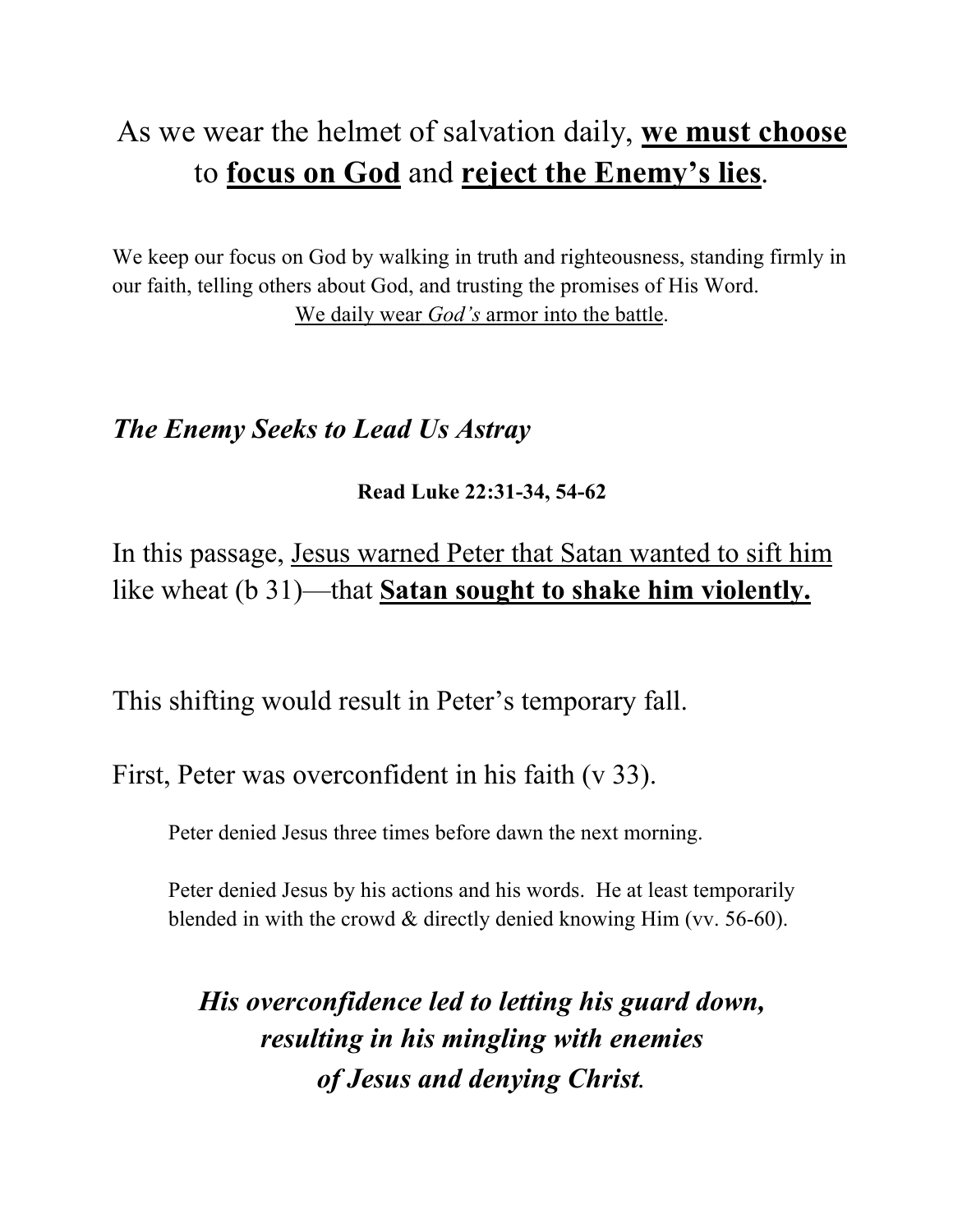### At least briefly, the Enemy shook Peter so violently that he denied the Savior who had given him the helmet of salvation.

#### **In each of the following, indicate how often you give in to the Enemy's tactics.**

|                                                                               | <b>Always</b> | <b>Sometimes</b> Never |  |
|-------------------------------------------------------------------------------|---------------|------------------------|--|
| 1. I blend in with the crowd.                                                 |               |                        |  |
| 2. I get overconfident in my faith.                                           |               |                        |  |
| 3. I deny Jesus by my actions.                                                |               |                        |  |
| 4. I mingle too long with people who drag<br>me down.                         |               |                        |  |
| 5. I fail to proclaim my commitment to<br>Jesus when an opportunity arises.   |               |                        |  |
| 6. I let my guard down.                                                       |               |                        |  |
| 7. My words or actions deny that I'm<br>clothed with the helmet of salvation. |               |                        |  |

#### *Repentance Breaks the Enemy's Hold*

Immediately after Peter denied Jesus, the Lord looked straight at him. Guilty and broken, he wept uncontrollably. Just weeks later, however, he preached on the day of Pentecost when thousands became believers (Acts2).

> **Take note of this process…** because it's so similar to the course that we follow.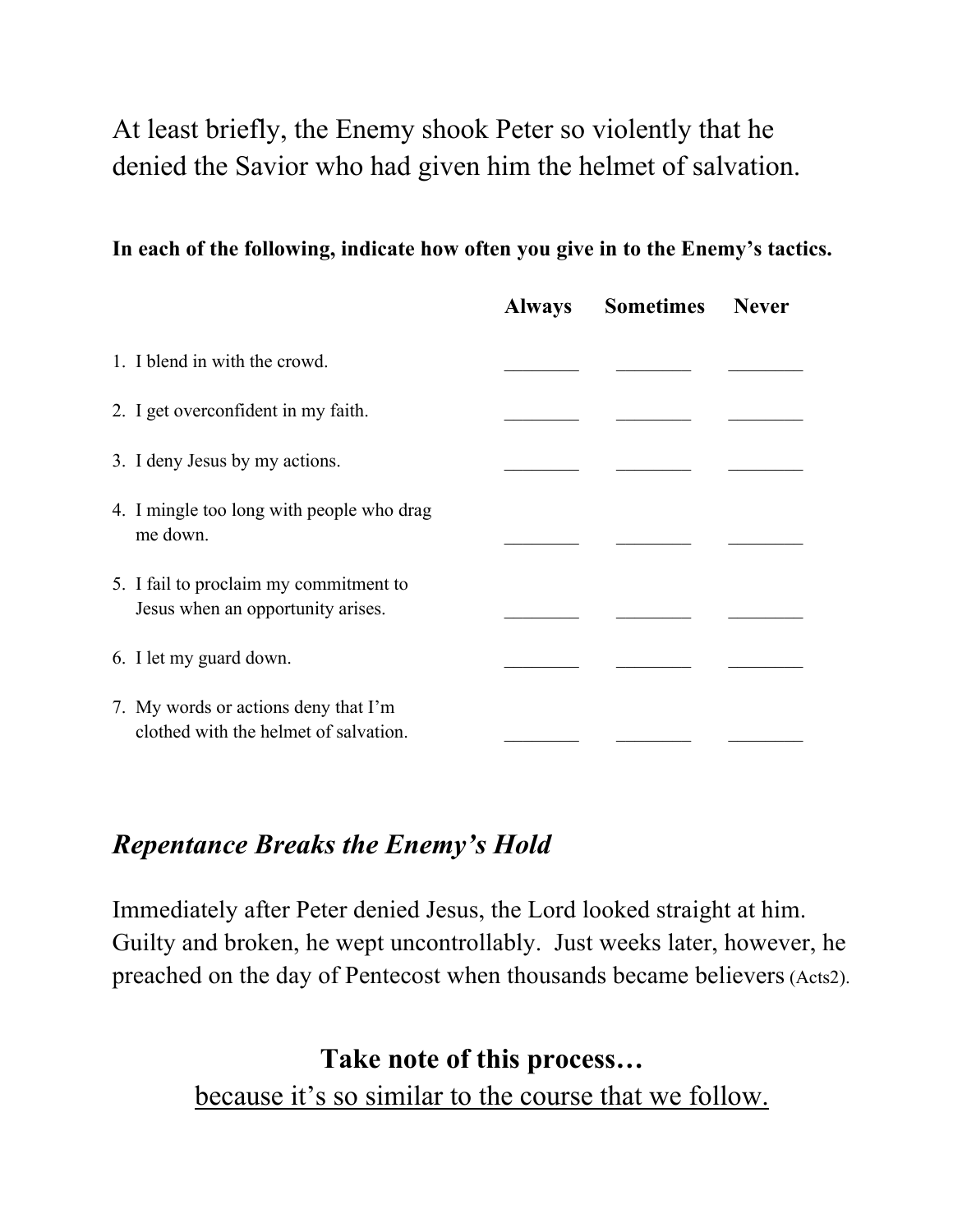We sin, denying the Lord by our actions and word, but the Lord doesn't take His eyes off us.

## *God graciously brings us to brokenness & repentance, restores the joy of our salvation, and uses us to teach others about the dangers of rebellion… as well as the joy of return* (read Psalm 51:12-13)

Have you lost your joy? *(Is there sin in your life from which you need to repent?)*

Repentance is a non-negotiable component of this process.

*How repentance works:*

God graciously leads us to **make a U-turn away from our sin and back to Him.**

The Enemy loses when we've made that turn!

*Wearing the helmet of salvation means experiencing the joy of turning to Christ daily, following Him, and returning to Him in repentance when we fail.*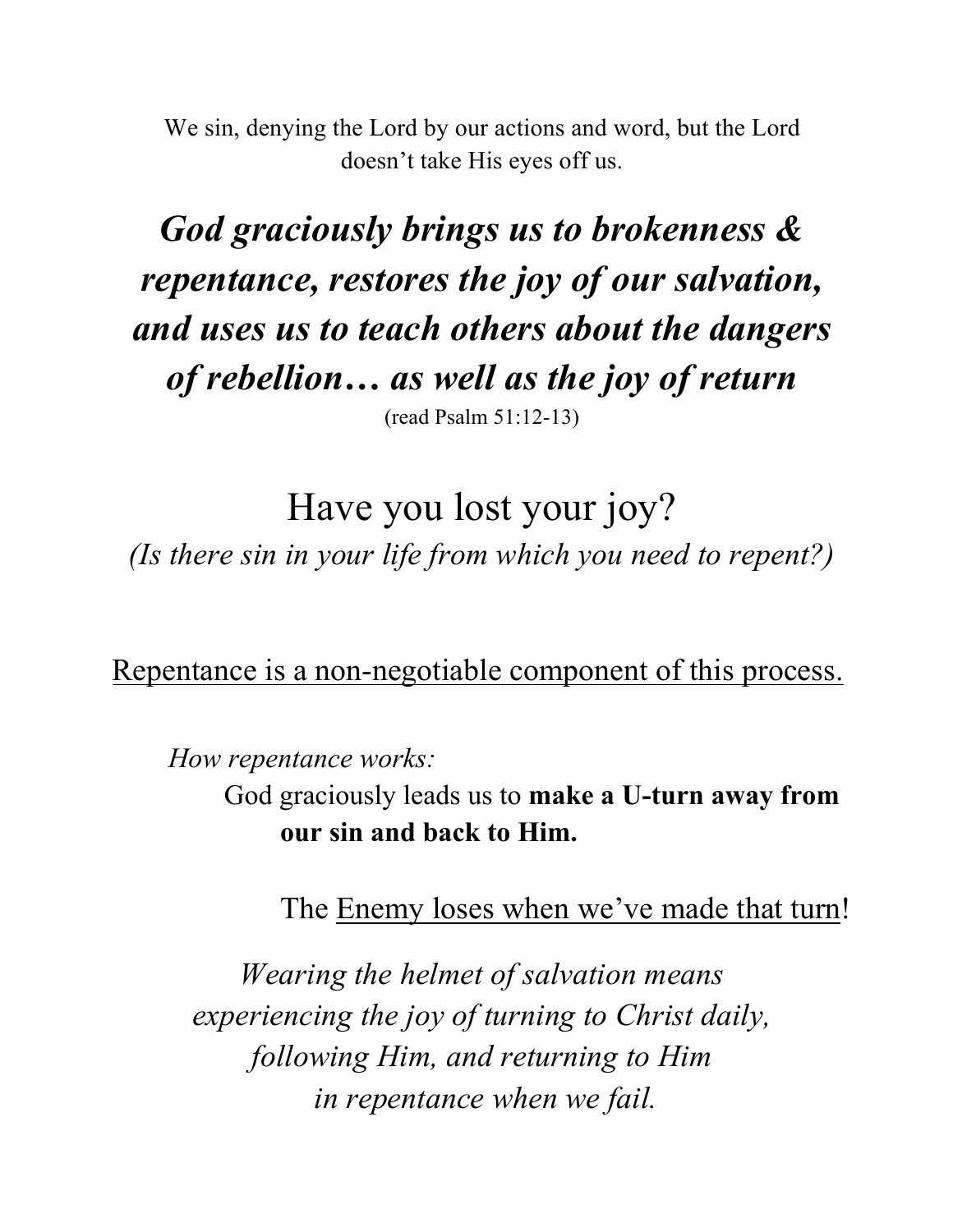### **V. LIVING IN HOPE**

From the Garden of Eden until today, the Enemy has strategized to attack the people of God.

**FYI we can reduce the Enemy's strategies down to (2) simple tactics:**

Satan wants us to: A). **Mess up** or B). **Give up**

*We "mess up" when we fall into sin.*

## *We "give up" when discouragement sets in and the battle wears us out.*

Discouragement can present problems for true believers…

Perhaps you're in the midst of discouragement even while you study this material…

### **Recognize & remember… the war is real!**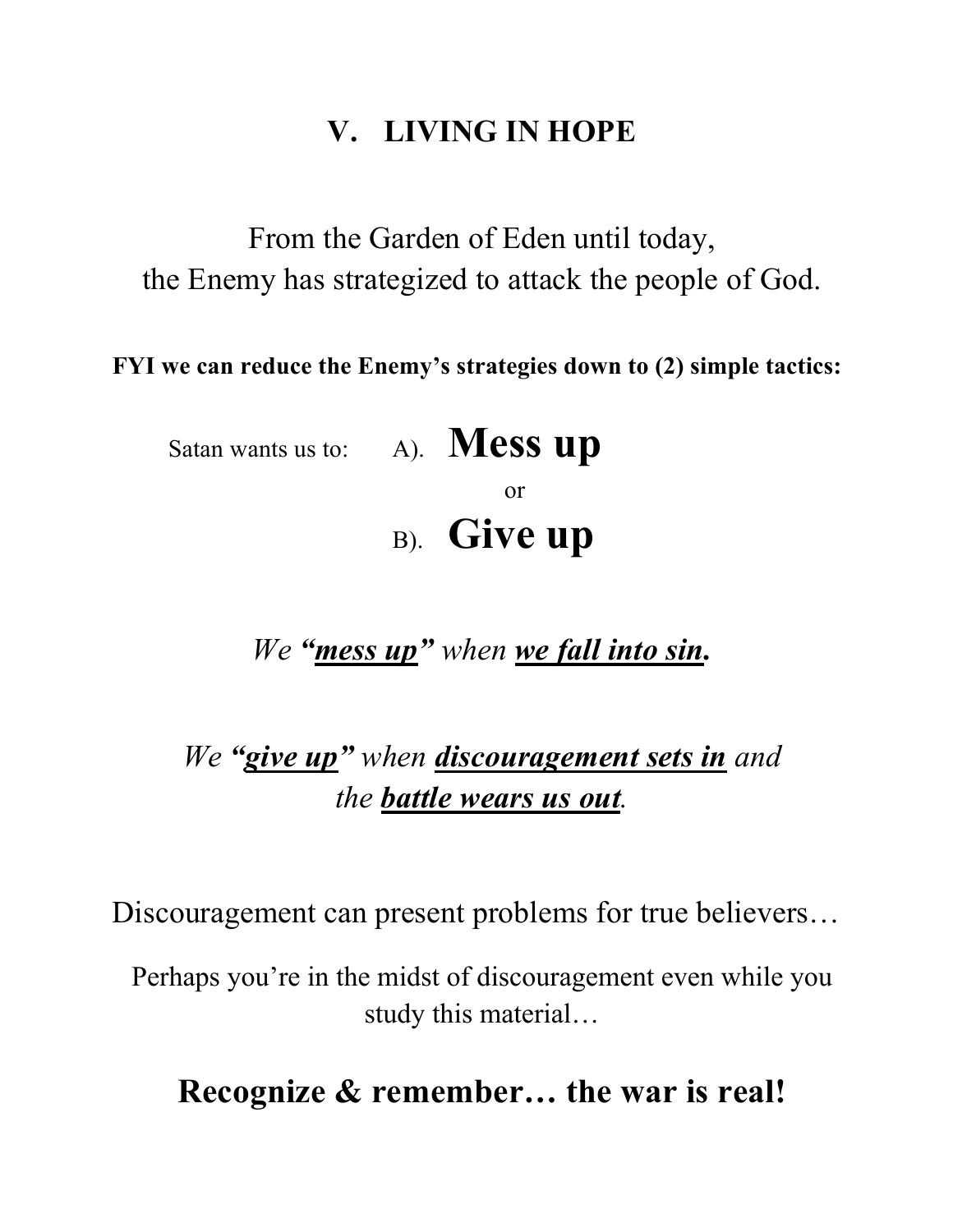# *The Enemy wants to rob us of our hope because he knows that discouraged Christians are defeated Christians.*

In **1 Thessalonians 5:8** Paul used the image of a helmet to describe the "hope" of salvation."

Wearing the helmet of salvation gives us hope when discouragement sets in.

### *Discouragement Happens to God's People Too…*

When I first became a believer, I thought the Christian life would be filled with complete joy and excitement.

I learned later that the Bible is filled with stories of godly people who faced times of discouragement. (Review some of them.)

- **Elijah (1 Kings 19:9-14)**
- **Job (Job 3:1-7)**
- **Jeremiah (Jer. 20:7-10)**
- **Disciples on the road to Emmaus (Luke 24:13-35)**

Faith didn't automatically eliminate discouragement for these followers of God.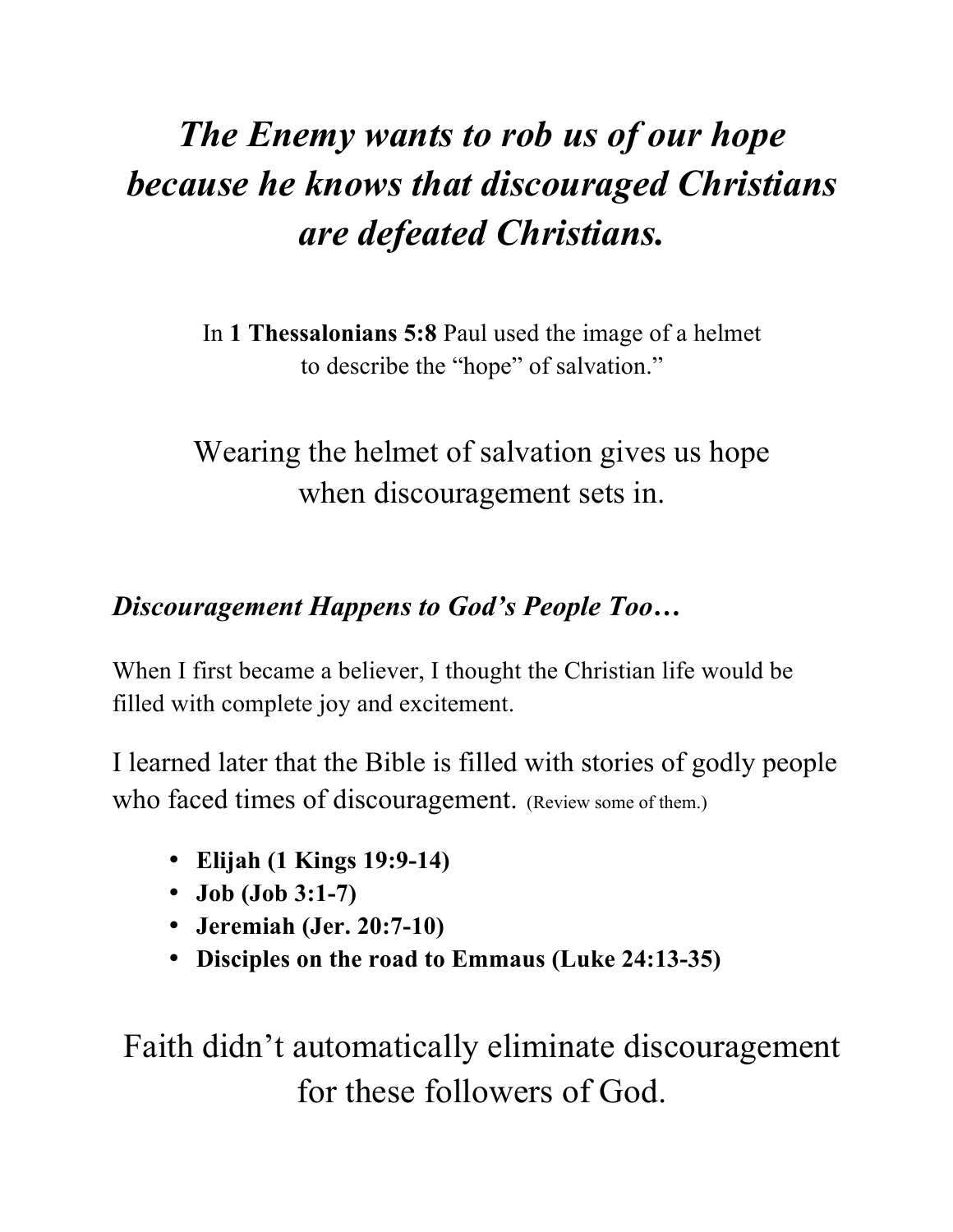Sometimes discouragement occurred while they were walking obediently with God.

# *Being faithful today… doesn't guarantee that we won't be discouraged tomorrow.*

Most of the time, discouragement occurs when life doesn't go as we expected.

**Have you ever felt as if you were fighting the battle alone?**

*Have you endured tragedies in your life?*

Have you ever grown weary of teaching truth because everyone rejected your message?

> *Discouraged warriors are seldom effective warriors in spiritual battles.*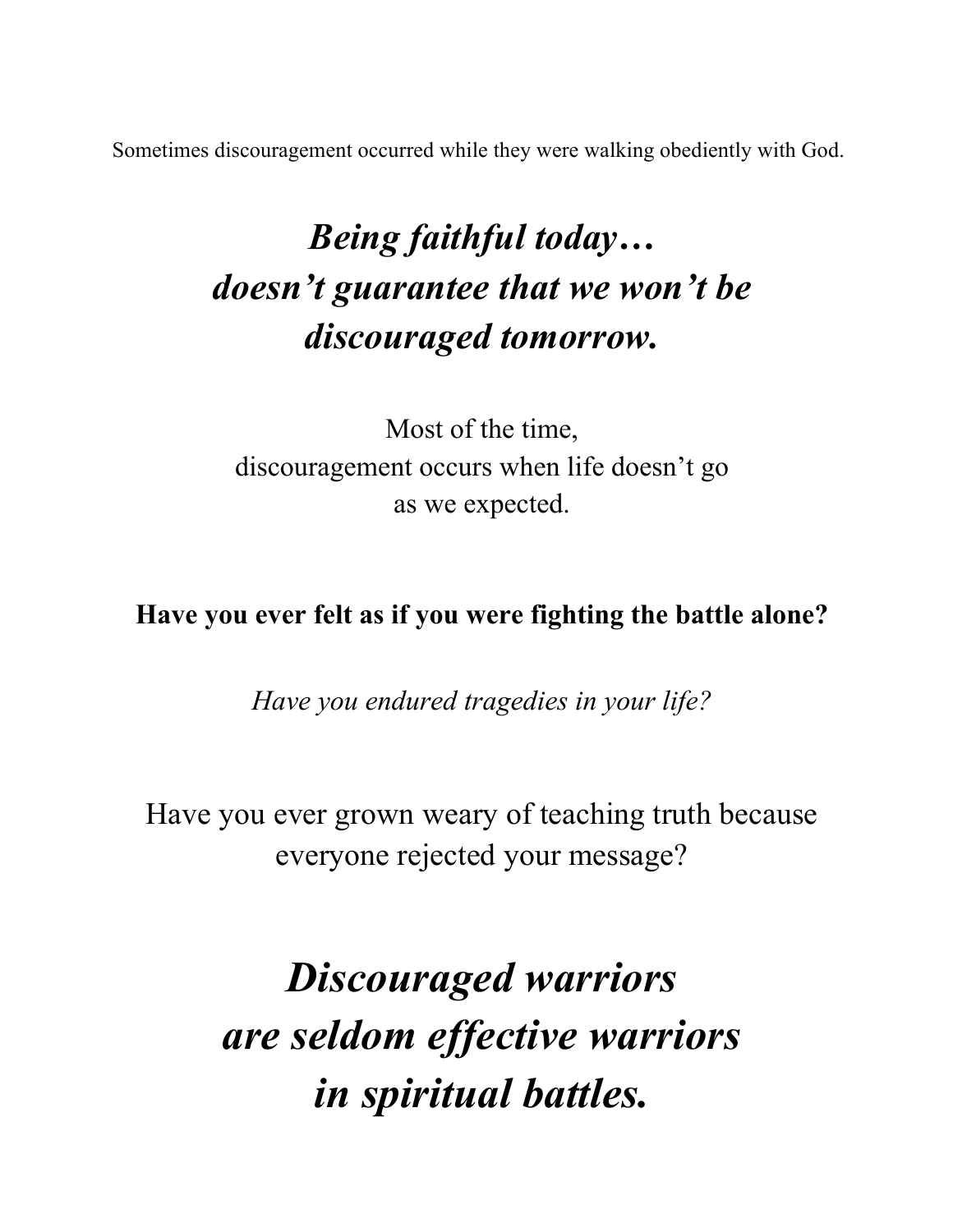# *The Enemy rejoices when we lose our joy.*

## **Few soldiers win battles… when they no longer have a will to fight.**

### **Consider this…**

Jesus could have quickly stopped the confused thinking of the men on the road to Emmaus. All He would have had to do was to identify Himself.

Yet He chose to wait for them to realize He was the risen Christ.

*Waiting on God is one of the Christian's most challenging tasks.*

### **Conclude this…**

In each case, God is preparing His warriors for battles yet to come by building their faith—their hope—on what has not been seen.

#### **For faithful followers the result is more faith - Amen!**

Ask God to give you strength to trust Him and follow Him in spite of your discouragement.